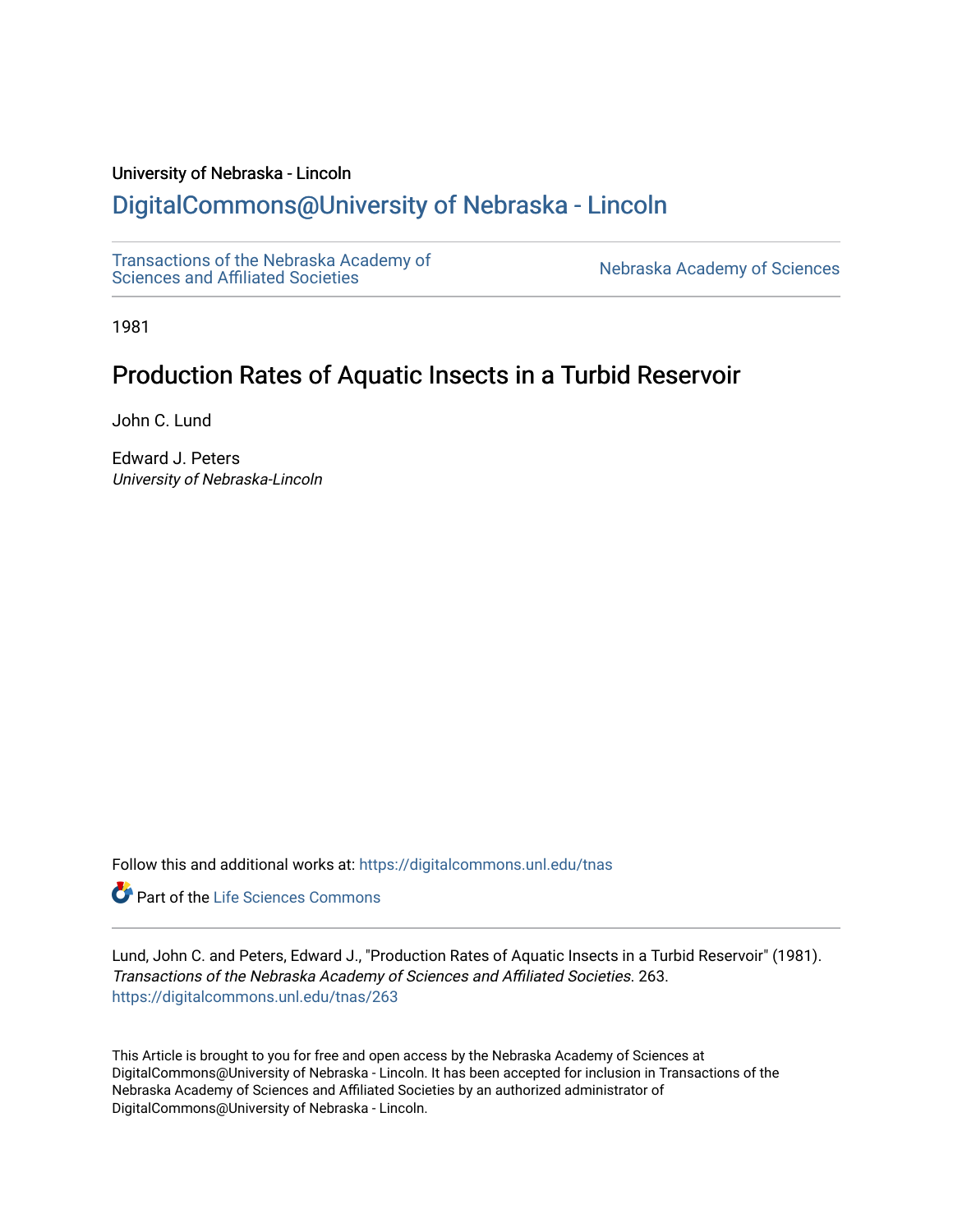## PRODUCTION RATES OF AQUATIC INSECTS IN A TURBID RESERYOIR\*

John C. Lund<sup>†</sup> and Edward J. Peters

Department of Forestry, Fisheries and Wildlife University of Nebraska-Lincoln Lincoln, Nebraska 68583

Buckley Creek 3F is a turbid 13 ha reservoir in southeastern Nebraska. The quality of the environment was assessed in 1977 with an annual production estimate of the benthic insects.

Monthly bottom samples were taken using a 15 cm (6 in) Ekman dredge. To observe any correlation between production and other factors, chemical and physical parameters consisting of total alkalinity, hard ness, pH, conductivity, salinity, temperature, dissolved oxygen, and suspended solids were monitored.

Total benthic production was 0.156 g/m<sup>2</sup>/yr (dry weight). Individual genera produced between 0.001 (Chaoborus sp.) and 0.057 g/m<sup>2</sup>/yr  $(Hex)$  (Hexagenia sp.). Published studies show other waters to be two to  $1,200$  times more productive than Buckley on a total fauna comparison. Single species comparisons showed Buckley to be less productive by a similar magnitude.

#### t t t

#### INTRODUCTION

Reservoirs are a major recreational resource in Nebraska. In a 1972 survey, it was estimated that Nebraska has more than 30,769 ha of water in small, artificial impoundments less than 405 ha each (Anonymous, 1973).

Although many reservoirs in the midwest are designed with recreational purposes in mind, a common problem of turhidity reduces their value. Fish production and, therefore, fishing success have been demonstrated to be lower in turbid water than in clear bodies of water (Alabaster, 1972). In a study of 12 ponds of varied natural turbidities, the average total weight of fish produced after the end of two growing seasons in clear ponds was approximately 1.7 times greater than in muddy ponds (Buck, 1956). One probable cause of low fish production is low food availability. Aquatic insects are an important food source for largemouth bass *(Micropterus salmoides)*, bluegill *(Lepomis macrochirns),* and other game fish (Gerking, 1962).

Production information is recognized as a valuable tool for aquatic biologists. Secondary production estimates of aquatic insect faunas have been lacking from the literature, and only recently have production rates been used in the evaluation of environmental conditions (Waters, 1977). Most production methods were developed for fisheries studies and require that each cohort be identified and followed through time. Complex life cycles and overlapping generations of many aquatic insects make cohort identification difficult.

Hynes (1961) introduced a new method of estimating productivity devised to eliminate the problem of cohort identification as well as provide estimates for the entire fauna. Errors in his original method were corrected by Hynes and Coleman (1968) and Hamilton (1969). The Hynes method in its final form gives results comparable to other methods (Hudson and Swanson, 1972; Neveu, 1973; Waters and Crawford, 1973; Cushman, Elwood, and Hildebrand, 1975). With the Hynes method it is now practical to calculate the production of entire benthic insect faunas.

The objective of this project was to determine yearly production rates of aquatic insects found in Buckley 3F Reservoir. A secondary objective was to compare Buckley's productivity to other bodies of water to assess the impact of the turbidity.

#### DESCRIPTION OF STUDY AREA

Buckley 3F is a 13 ha reservoir in Jefferson County, Nebraska, completed in November 1970. The reservoir is shallow (less than 4.5 m maximum depth) and very turbid. This impoundment and adjacent land is currently being developed

<sup>&</sup>quot;Published as Journal Series Number 5861, Agricultural Experiment Station, University of Nebraska-Lincoln.

Present address: Department of Environmental Control, Lincoln, Nebraska 68508.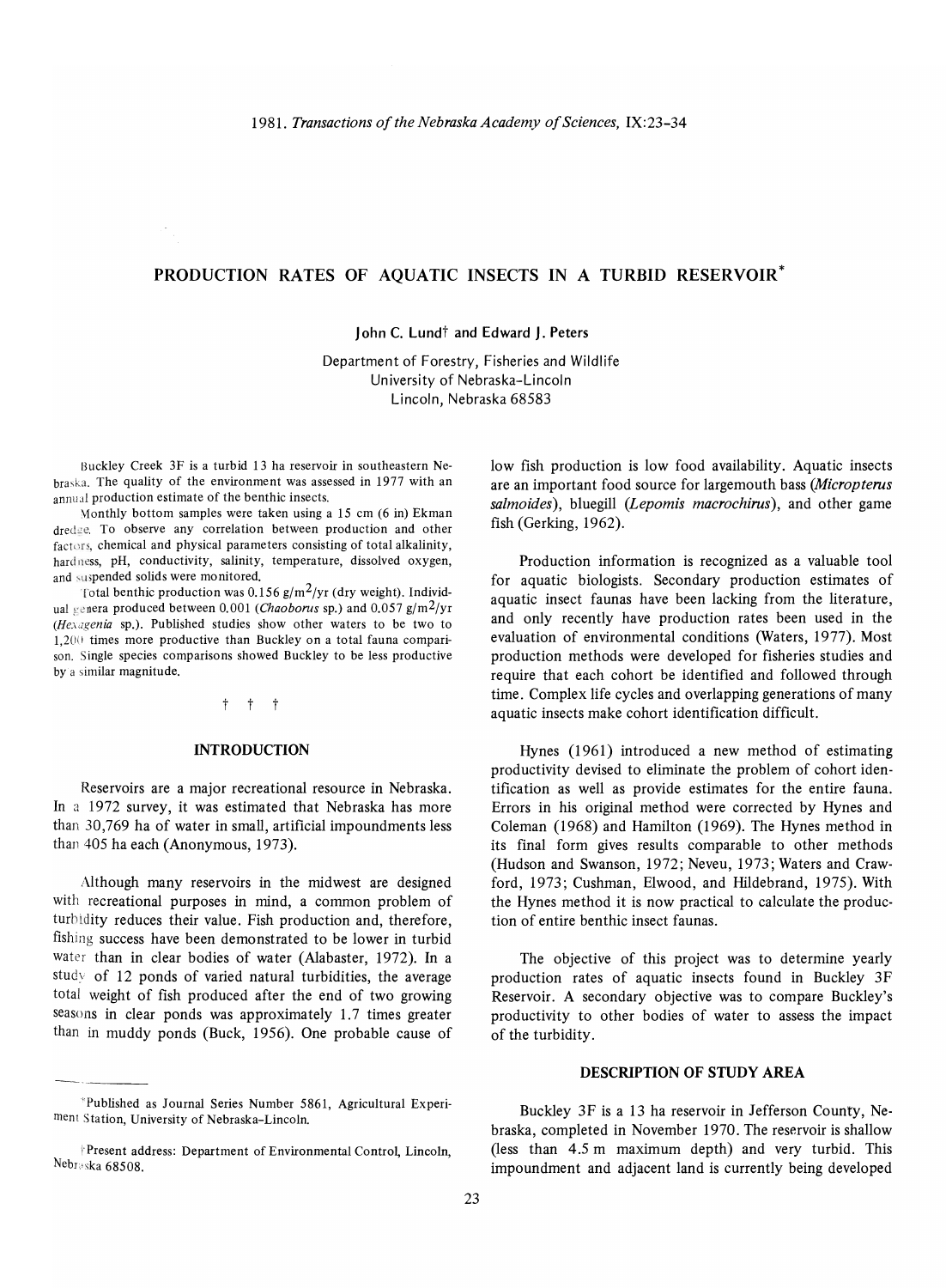for recreational uses. The reservoir was stocked with bluegill, largemouth bass, and channel catfish, *lctalurns punctatus,* in 1971, and walleye, *Stizostedion vitreum,* and northern pike, *Esox lucius,* in 1975. A fishery survey conducted in 1977 found white perch, Morone americana, black bullhead, Ictalu*rns melas,* gizzard shad, *Dorosoma cepedianum,* red shiner, *Notropis lutrensis,* and fathead minnow, *Pimephales promelas,*  in addition to bluegill, largemouth bass, and channel catfish. Northern pike were not found.

Most of the reservoir is less than 2 m deep. Only near the dam where fill was removed is the water deeper. The original channel of Buckley Creek is located along the northern shore of the reservoir. Springs are present in the southeastern corner.

The substrate is almost universally silt and clay. Gravel is present only along the face of the dam and out to a depth of 1 m or less. Very little organic matter is evident in the substrate. **In** the deeper water (2-4 m), the substrate supports a fungus of the genus *Phycomycetes.* Only in the very shallow water  $(\leq 1 \text{ m})$  near the shore, is there a slight build-up of decaying vegetation. This detritus is probably due to allochthonous input from terrestrial runoff since littoral vegetation is virtually absent.

Table I lists the mean physical and chemical information throughout the reservoir during the study. Of note are the relatively low conductivity values which ranged from 58 to 140 UMHOS/cm with a mean of 84 UMHOS/cm. This may be due in part to the nature of the inflow to the reservoir which is almost entirely due to rainwater runoff and reflects the condition of the adjacent lands.

The most distinguishing characteristic of the reservoir is its high turbidity. Secchi disc readings rarely, if ever, exceed 15 cm (Johnson, 1975). The suspended solid load ranged from 186 to 588 mg/l during the study (Table I); the highest values occurred during the summer months and near the bottom. Even during ice cover the solids do not settle out appreciably. Four factors contribute to this condition: (1) the silt-clay substrate, (2) the low dissolved solids of the water, (3) the shallowness of the reservoir, and (4) the openness of the surrounding area allowing little protection from the wind. With this high degree of mixing by the wind and the shallow depth, the silt-clay substrate is easily mixed throughout the water. Another consequence of the shallowness and degree of mixing is a relatively uniform temperature profile throughout the year. The reservoir rarely stratifies thermally. Oxygen is relatively uniform through all depths; however, a slight decrease appears near the bottom in the deeper water (3 to 4 m).

**In** general, the environment is a monotonous one. Aside from the small amount of allochthonous material near the shore, the benthos of Buckley Reservoir experiences the same conditions throughout the area.

#### **METHODS**

Monthly sampling was started in February 1977 and continued through January 1978. Three sample sites were selected in each 1 m depth interval. Since water deeper than 4 m was rarely found, four intervals were sampled, making a total of 12 sample sites which were in approximately the same locations each month. Dissolved oxygen, hardness, temperature, conductivity, salinity, pH, and alkalinity were measured in the field

**TABLE I.** Physical and chemical parameters of Buckley Creek Reservoir, Jefferson County, Nebraska.

| Date     | Oxygen<br>(ppm) | Water Temp.<br>$\rm ^{o}C$ | Conductivity<br>(UMHOS) | Salinity<br>$(\%)$ | Alkalinity<br>$(mg/1$ CaCO <sub>3</sub> ) | Hardness<br>$(mg/1$ CaCO <sub>3</sub> ) | pH              | Suspended Solids<br>(mg/1) |
|----------|-----------------|----------------------------|-------------------------|--------------------|-------------------------------------------|-----------------------------------------|-----------------|----------------------------|
| Feb. 10  | 10.2            | 3.0                        | $\cdots$                | $---$              |                                           |                                         |                 |                            |
| March 19 | 10.5            | 5.0                        | $- - -$                 | $\cdots$           | $---$<br>78.5                             | $\cdots$<br>68.4                        | $\cdots$<br>8.4 | ---<br>283                 |
| May 13   | 7.6             | 20.0                       | $---$                   | $--$               | 119.7                                     | 136.8                                   | 6.7             | 317                        |
| June 1   | 5.6             | 21.0                       | $\cdots$                | $\cdots$           | 59.9                                      | 59.9                                    | 8.3             | 403                        |
| June 25  | 6.2             | 24.5                       | 126                     | $\overline{0}$     | 59.9                                      | 59.9                                    | 8.0             | 528                        |
| July 23  | 6.1             | 28.0                       | 140                     | $\mathbf{0}$       | 88.5                                      | 78.5                                    | 7.9             | 588                        |
| Aug. 22  | 4.8             | 23.0                       | 75                      | $\mathbf{0}$       | 59.9                                      | 59.9                                    | 7.3             | 569                        |
| Sept. 25 | 6.4             | 19.0                       | 65                      | $\mathbf{0}$       | 68.4                                      | 51.3                                    | 7.1             | 489                        |
| Oct. 30  | 8.4             | 14.0                       | 65                      | $\mathbf{0}$       | 68.4                                      | 59.9                                    | 7.5             | 335                        |
| Nov. 20  | 10.6            | 6.0                        | 59                      | $\mathbf{0}$       | 51.3                                      | 51.3                                    | 7.5             | 273                        |
| Jan. $5$ | 12.0            | 2.5                        | 58                      | $\Omega$           | 59.9                                      | 59.9                                    | 7.3             | 186                        |
| Average  | 8.0             | 15.1                       | 84                      | $\mathbf{0}$       | 71.4                                      | 68.5                                    | ---             | 397                        |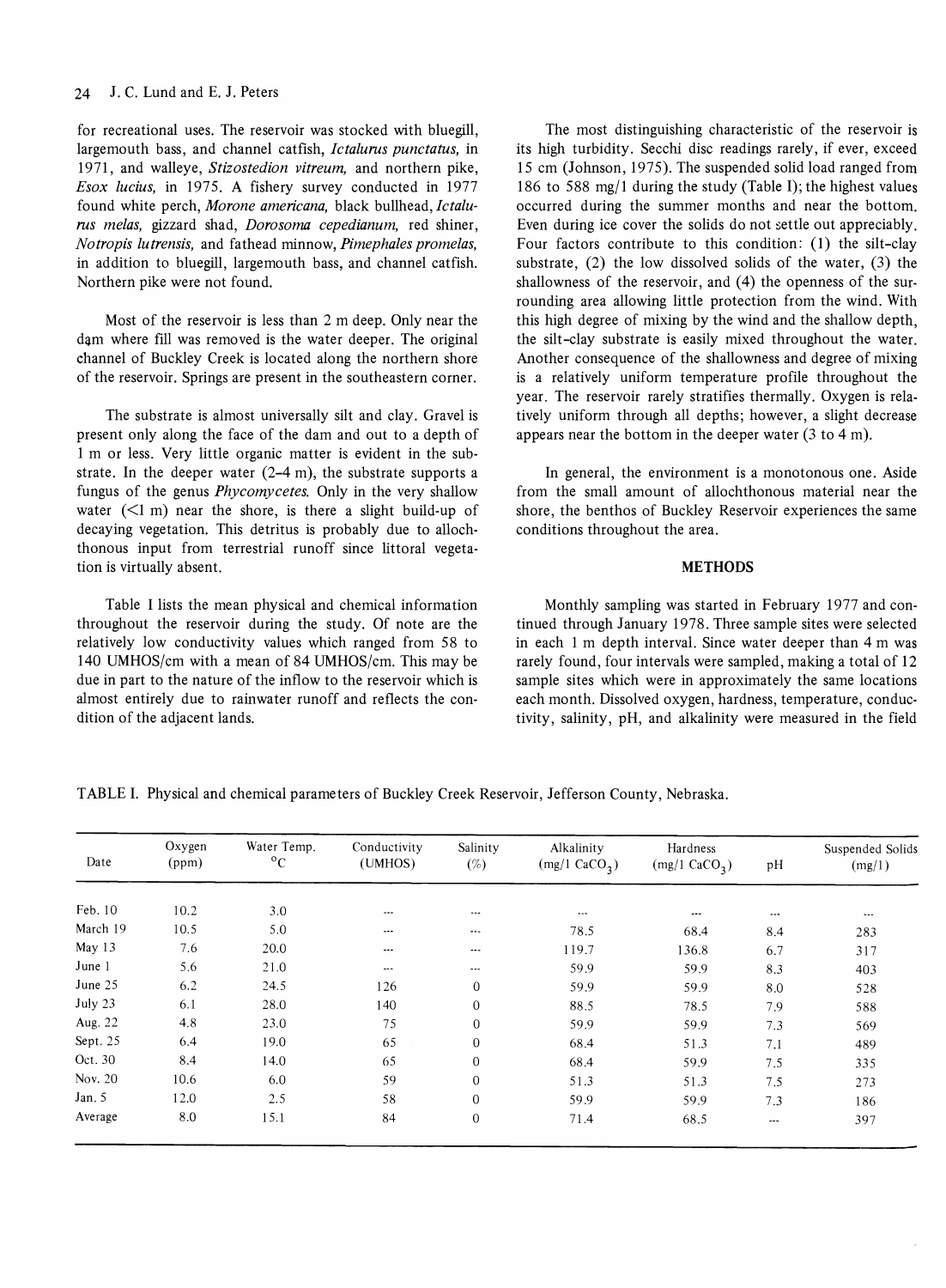$_{0}n$  each sample date. Oxygen, conductivity, salinity, and temperature were determined using meters. Hardness, pH, and  $a_{\text{alka}}$  inity were measured by using a Hach kit. Dissolved oxygen  $_{\rm con}$ : entrations were checked in the laboratory by Winkler titration. Water samples were taken to the laboratory to be anaivzed for suspended solids.

Bottom samples were taken each month using a 15.24 cm  $(6 \text{ in})$  Ekman dredge. Two samples were taken at each site for a 1( al of 24 samples a month. **In** a similar study, it was shown that shallow water was more productive and diverse than deep water (Gerking, 1962). A higher percentage of the sample, should be taken in the shallower, more densely populated habitats to increase the accuracy of the estimate. An analysis of variance of the March and May data showed no significant difference  $(p>0.05)$  in numbers, due to depth. Therefore, each depth was sampled equally throughout the program.

Samples were preserved in 10% formalin, taken to the  $lab$  abuatory and run through sieves to separate the organisms from silt and smaller debris. Sieve size is very important in the quantitative collection of benthos. Generally head capsule wid'h determines if a sieve is quantitative (Jonasson, 1955). Other factors include body width and length. Large larvae may appear more numerous than small ones of the same instar in samples, indicating that growth within the stadium may also influence retention of larvae by the sieve (Shiozawa and Barnes, 1977). Jonasson (1955) showed a loss of 50% of *Chironomus anthracinus* having head capsule widths of 20% smaller than the sieve openings. The smallest sieve used in this study had a mesh size of 0.250 mm. Larvae with head capsule widths less than  $0.250$  mm are not quantitatively collected.

To facilitate sorting, material retained in the sieves was floated in a NaCI solution to separate organisms from excess detritus. A large number of samples must be taken to obtain an estimate having reliable accuracy. The tedious and time consuming "bug picking" chore often makes it impractical to collect enough samples to achieve the desired accuracy. Any reliable procedure which reduces sorting time, allowing additional samples to be processed, is beneficial. Considerable effort has been spent devising methods to reduce sorting time Flotation techniques have been used in faunal analysis by a number of investigators with good success (Anderson, 1959: Kajak, Dusoge, and Prejs, 1968). Hand picking the "non·float" material in three random samples each month, determined that floating was 85.5% efficient for the total insect fauna. Dominant chironomids were extracted at an 83.9;) efficiency. *Hexagenia, Stilobezzia, Caenis, Decetis,*  and *Chaoborus* were collected at 87.1, 95.4, 60.0, 62.5, and 100% efficiencies, respectively. With these values the aid of the flotation technique in the sorting process justified its use.

#### Production rates of aquatic insects in a turbid reservoir 25

Larvae were hand picked from the remaining detritus under a dissecting microscope, sorted to the lowest taxonomic group feasible, and stored in 40% isopropyl alcohol. Chironomidae were further separated into groups according to external characteristics. Microscope slides of representative head capsules from each group were made for generic identification. Head capsules were cleared and mounted in a permanent mounting medium. Some small individuals were identified from simple wet-mount slides of uncleared head capsules. Identification was made primarily with the key by Mason (1973).

Production was estimated using the Hynes method as modified by Hamilton (1969). The most attractive feature of this method is that detailed knowledge of the species involved is not required for an estimate of the "right order of magnitude"; however, an increase in the accuracy of the estimate is possible when certain information is available on the individual species (Hynes and Coleman, 1968). **In** fact, to comply with the assumptions, life history information is required.

Originally, Hynes (1961) assumed that all species included in the estimate were univoltine. Hamilton (1969) demonstrated that annual production of species requiring less than a year to complete their life cycle is underestimated by a factor approximately equal to the number of generations per year, and in those species requiring more than a year for development is overestimated by a factor approximately equal to the number of years required to complete their development. Although Hynes and Coleman (1968) felt that bivoltine and hemivoltine species, to some extent, counteract each other, it was agreed that increased precision in the estimate would be achieved by handling each class of organism separately. It is therefore necessary to determine the voltinism of each species involved.

The ages of all specimens collected during this study were determined from head capsule width measurements as described by Kitching (1970). Organisms were measured to the nearest 0.025 mm in wet condition using an ocular micrometer in a dissecting microscope. By observing the percentage of individuals in each age class through time, the voltinism of the species could be determined. This was done for all major genera in this study.

A second assumption, shown by Hamilton (1969) to be very important, is that all organisms in the group treated together must be capable of growing to the same maximum size. **If** a species with small individuals is included with one of large individuals, an overestimate will occur. This is a common problem when dealing with more than one species, since rarely do organisms of two species grow to identical sizes. Using the same data and single species calculations, Waters (1977) estimated production to be two-thirds that of Hamilton's estimate which combined values for ten species of various maximum sizes.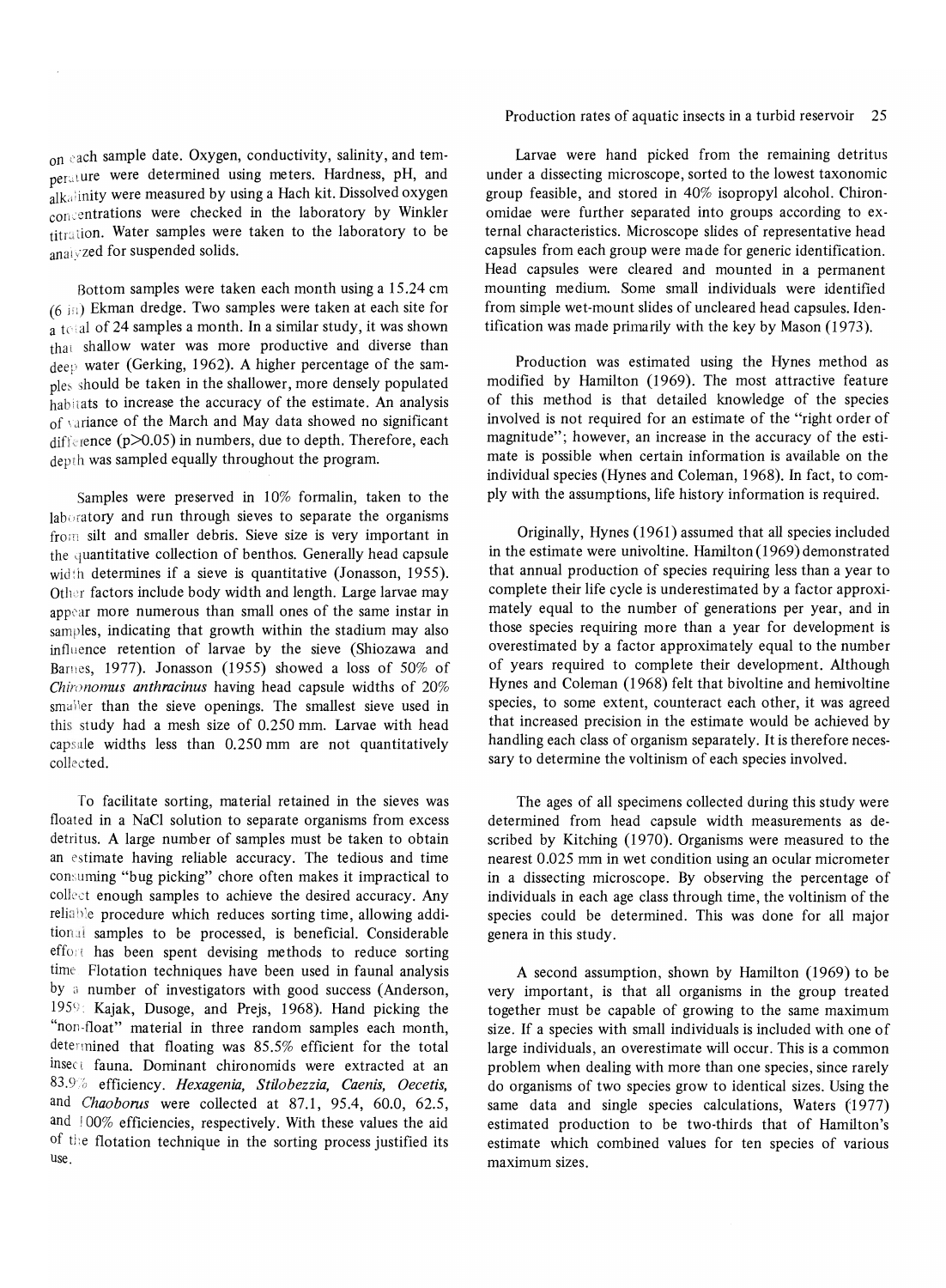A third assumption, growth of the organism must be linear, means growth is progressive and the organism must spend equal time in each size class. In practice this assumption is rarely met. Hamilton (1969) demonstrated that irregular growth did not seriously influence the accuracy of the estimate of total annual production. Because of this requirement, the choice of the measurement used for the size classes is important. For convenience, lengths were used by Hynes (1961), Hynes and Colemen (1969), Hamilton (1969), and Fager (I968). A better measurement is head capsule width. Growth in length of insects is often non-linear. Even under constant conditions larvae often decrease in length after metamorphosing from one instar to the next (McCauley, 1974). Head capsule widths, on the other hand, show a continued, progressive increase with each molt. The size intervals then are the instars for each species, determined by head capsule measurements. A frequency distribution of the head capsule widths for each species reveals the size interval for each instar.

Head capsule width measurements give more life history information than do lengths. The voltinism of each species must be determined, and therefore instar determination is required. The recognition of insect instars is usually based upon the width of the head capsule. With just the one measurement, instars can be distinguished, voltinism determined, and the organisms separated into size classes. Voltinism for each major genus was determined by observing changes in age composition throughout the year.

Hynes (1961), in his original work, converted lengths to wet weight by assuming organisms are cylinders five times longer than broad with a specific gravity of 1.05. Direct weighing would yield more accurate results (Hamilton, 1969) and therefore was done in this study. All the specimens were placed in respective size classes, oven dried at 110 C. for at least 20 hr, placed in a desiccator for 2 hr and weighed to the nearest O.l mg. This process was repeated three times to assure no additional loss of weight. The production values are in terms of annual dry weight/ $m<sup>2</sup>$ .

#### **RESULTS AND DISCUSSION**

The insect fauna of Buckley Creek Reservoir was low in diversity and standing crops. Only six families from three orders were regularly represented in the samples. The family Chironomidae was dominant, contributing six genera while the other five families contributed only one genus each (Table II). Other insects were collected, but on only very rare occasions. These included Collembola, Dytiscidae, and other chironomid larvae of *Chironomus* sp., *Paracladapelma* sp., and *Glyptotendipes* sp. A damselfly, *Argia* sp., was collected using an artificial substrate sampler placed along the shore during September. Table II shows mean densities and summarizes production calculations for each major taxon.

| TABLE II. Annual production data of benthic aquatic insects |
|-------------------------------------------------------------|
| from Buckley Creek 3F Reservoir, Jefferson County, Nebras-  |
| ka, February 1977 through January 1978.                     |

| Size                        |                  | Mean        | Wt. at         |                     | Wt.          |                                |
|-----------------------------|------------------|-------------|----------------|---------------------|--------------|--------------------------------|
| Interval<br>(mm)            | #/m <sup>2</sup> | Wt.         | Loss           | # $\text{Loss/m}^2$ | Loss<br>(mg) | Production<br>g/m <sup>2</sup> |
|                             |                  | (mg)        | (mg)           |                     |              |                                |
|                             |                  |             | <b>DIPTERA</b> |                     |              |                                |
| Chironomidae                |                  |             |                |                     |              |                                |
| <i>Parachironomus</i> sp.   |                  |             |                |                     |              |                                |
| 0.076-0.125                 |                  | 38.8 0.0091 | 0.0145         | $-100.0$            | -1.450       | $-0.00435$                     |
| $0.126 - 0.225$             | 138.8            | 0.0190      | 0.0399         | 120.0               | 4.788        | 0.01436                        |
| 0.226-0.325                 | 18.8             | 0.0600      | 0.0600         | 18.8                | 1.128        | 0.00338                        |
| Total                       | 196.4            |             |                |                     |              | 0.01339                        |
| <i>Polypedilum</i> sp.      |                  |             |                |                     |              |                                |
| $0.051 - 0.125$             | 10.4             | 0.0309      | 0.0297         | $-31.4$             | $-0.9326$    | $-0.00373$                     |
| 0.126-0.200                 | 41.8             | 0.0285      | 0.0743         | 31.7                | 2.3553       | 0.00942                        |
| $0.201 - 0.325$             | 10.1             | 0.1201      | 0.2739         | 8.6                 | 2.3555       | 0.00942                        |
| 0.326-0.400                 | 1.5              | 0.4278      | 0.4278         | 1.5                 | 0.6417       | 0.00257                        |
| Total                       | 63.8             |             |                |                     |              | 0.01768                        |
| <i>Cryptochirononus</i> sp. |                  |             |                |                     |              |                                |
| $0.076 - 0.125$             | 1.0              | 0.0100      |                |                     |              |                                |
| 0.126-0.225                 | 2.4              | 0.0308      | 0.0204         | $-1.4$              | $-0.0286$    | $-0.00017$                     |
| 0.226-0.325                 | 3.3              | 0.2361      | 0.1335         | $-0.9$              | $-0.1202$    | $-0.00072$                     |
| Total                       | 6.7              |             | 0.2361         | 3.3                 | 0.7791       | 0.00467<br>0.00378             |
|                             |                  |             |                |                     |              |                                |
| Procladius sp.              |                  |             |                |                     |              |                                |
| $0.076 - 0.250$             | 68.3             | 0.0084      | 0.0108         | 41.6                | 0.44928      | 0.00360                        |
| $0.251 - 0.350$             | 26.7             | 0.0132      | 0.0245         | 16.9                | 0.41405      | 0.00332                        |
| $0.351 - 0.500$             | 9.8              | 0.0358      | 0.0812         | 7.0                 |              | 0.56875 0.00456                |
| $0.501 - 0.650$             |                  | 2.8 0.1267  | 0.1267         | 2.8                 | 0.35976      | 0.00284                        |
| Total                       | 107.6            |             |                |                     |              | 0.01432                        |
| Coelotanypus sp.            |                  |             |                |                     |              |                                |
| $0.101 - 0.200$             | 12.2             | 0.0164      | 0.0202         | $-35.6$             | $-0.7191$    | $-0.00216$                     |
| $0.201 - 0.350$             | 47.8             | 0.0240      | 0.0671         | 17.5                | 1.1743       | 0.00352                        |
| $0.351 - 0.550$             | 30.3             | 0.1101      | 0.1101         | 30.3                | 3.3360       | 0.01001                        |
| Total                       | 90.4             |             |                |                     |              | 0.01137                        |
|                             |                  |             |                |                     |              |                                |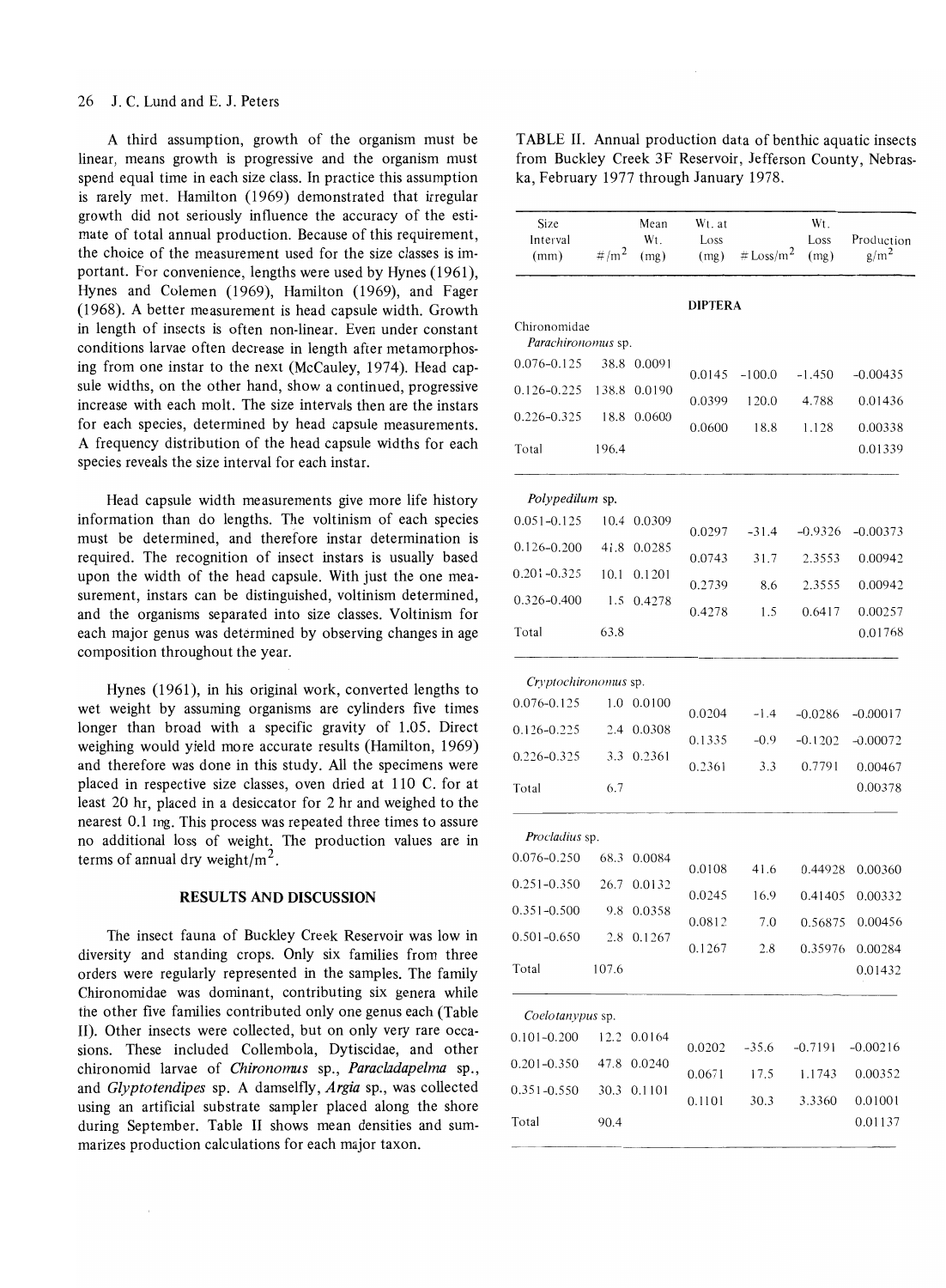# TABLE **II.** (Continued).

|  | TABLE II. (Continued). |
|--|------------------------|
|--|------------------------|

| Size<br>Interval<br>(mn)                                                                                                      | $\# / m^2$ | Mean<br>Wt.<br>(mg)                                                     | Wt. at<br>Loss<br>(mg)                                       | # $Loss/m2$                                   | Wt.<br>Loss<br>(mg)                             | Production<br>g/m <sup>2</sup>                         | Size<br>Interval<br>(mm)                                                                                            | #/m <sup>2</sup> | Mean<br>Wt.<br>(n)                                                                                       | Wt. at<br>Loss<br>(mg)                                             | # $Loss/m2$                                                   | Wt.<br>Loss<br>(mg)                                                  | Production<br>g/m <sup>2</sup>                                               |
|-------------------------------------------------------------------------------------------------------------------------------|------------|-------------------------------------------------------------------------|--------------------------------------------------------------|-----------------------------------------------|-------------------------------------------------|--------------------------------------------------------|---------------------------------------------------------------------------------------------------------------------|------------------|----------------------------------------------------------------------------------------------------------|--------------------------------------------------------------------|---------------------------------------------------------------|----------------------------------------------------------------------|------------------------------------------------------------------------------|
| Ahlabesmyia sp.<br>$0.101 - 0.200$<br>$0.2() = 0.400$<br>$0.401 - 0.700$<br>$0.701 - 1.025$                                   |            | 3.4 0.0368<br>3.1 0.0611<br>2.1 0.1000<br>1.5 0.3125                    | 0.0489<br>0.0806<br>0.2063<br>0.3125                         | 0.3<br>1.0<br>0.6<br>1.5                      | 0.0147<br>0.0806<br>0.1238<br>0.4688            | 0.00012<br>0.00064<br>0.00099<br>0.00376               | $1.11 - 1.20$<br>$1.21 - 1.30$<br>$1.31 - 1.40$<br>$1.41 - 1.50$<br>$1.51 - 1.60$                                   |                  | 0.65 0.7917<br>1.14 0.6083<br>0.82 0.9067<br>0.98 1.2120<br>0.98 1.4000                                  | 0.7000<br>0.7575<br>1.0594<br>1.3060                               | $-0.49$<br>0.32<br>$-0.16$<br>0.00<br>0.00                    | $-0.343$<br>0.242<br>$-0.169$<br>0.000<br>0.000                      | 0.0039<br>0.0028<br>$-0.0019$<br>0.0000<br>0.0000                            |
| Total                                                                                                                         | 10.1       |                                                                         |                                                              |                                               |                                                 | 0.00551                                                | $1.61 - 1.70$<br>$1.71 - 1.80$                                                                                      |                  | 0.98 2.2250<br>0.49 2.3000                                                                               | 1.8130<br>2.2625<br>2.4915                                         | 0.49<br>$-0.33$                                               | 1.109<br>$-0.822$                                                    | 0.0127<br>$-0.0094$                                                          |
| Ceratopogonidae<br>Stilobezzia sp.<br>$0.0\sqrt{3}$ - 0.075<br>$0.076 - 0.125$<br>$0.120 - 0.200$<br>$0.201 - 0.275$<br>Total | 169.6      | 38.7 0.0026<br>83.7 0.0068<br>45.5 0.0404<br>1.8 0.1818                 | 0.0047<br>0.0236<br>0.1111<br>0.1818                         | $-45.0$<br>38.2<br>43.7<br>1.8                | $-0.211$<br>0.901<br>4.855<br>0.327             | $-0.00084$<br>0.00361<br>0.01942<br>0.00131<br>0.02349 | $1.81 - 1.90$<br>$1.91 - 2.00$<br>$2.01 - 2.10$<br>$2.11 - 2.20$<br>$2.21 - 2.30$<br>$2.31 - 2.40$<br>$2.41 - 2.50$ |                  | 0.82 2.6830<br>$0.00\ 0.0000$<br>0.65 4.8500<br>0.00 0.0000<br>0.16 6.1500<br>0.00 0.0000<br>0.16 7.6500 | 2.6830<br>3.7665<br>4.8500<br>5.5000<br>6.1500<br>6.9000<br>7.6500 | 0.82<br>$-0.65$<br>0.65<br>$-0.16$<br>0.16<br>$-0.16$<br>0.16 | 2.200<br>$-2.448$<br>3.152<br>$-0.880$<br>0.984<br>$-1.104$<br>1.224 | 0.0253<br>$-0.0281$<br>0.0362<br>$-0.0101$<br>0.0113<br>$-0.0127$<br>0.0141  |
| Chaoboridae<br>Chaoborus sp.<br>Limnetic<br>Limnetic<br>$0.451 - 0.550$<br>$0.551 - 0.650$<br>Total                           | 2.8        | 2.3 0.1954<br>0.5 0.2750                                                | 0.2352<br>0.2750                                             | 1.8<br>0.5                                    | 0.4233<br>0.1375                                | 0.00085<br>0.00028<br>0.00113                          | Total<br>Caenidae<br>Caenis sp.<br>$0.21 - 0.30$<br>$0.31 - 0.40$<br>$0.41 - 0.50$<br>$0.51 - 0.60$                 | 24.00            | 0.16 0.0200<br>2.12 0.0410<br>2.28 0.0598<br>3.10 0.0733                                                 | 0.0305<br>0.0479<br>0.0641                                         | $-1.96$<br>$-0.16$<br>0.82                                    | $-0.0598$<br>$-0.0077$<br>$-0.0526$                                  | 0.0571<br>$-0.00054$<br>$-0.00007$<br>$-0.00040$                             |
| Ephemeridae<br>Hexagenia sp.<br>$0.21 - 0.30$<br>$0.31 - 0.40$<br>$0.41 - 0.50$<br>$0.51 - 0.60$                              |            | 0.49 0.0050<br>0.40 0.0084<br>1.47 0.0926<br>2.28 0.0639                | <b>EPHEMEROPTERA</b><br>0.0067<br>0.1010<br>0.0783<br>0.1431 | 0.00<br>$-0.98$<br>$-0.81$<br>1.14            | 0.000<br>0.000<br>0.000<br>0.163                | 0.0000<br>$-0.0011$<br>$-0.0007$<br>0.0019             | $0.61 - 0.70$<br>$0.71 - 0.80$<br>$0.81 - 0.90$<br>$0.91 - 1.00$<br>$1.01 - 1.10$<br>Total                          | 11.30            | 0.82 0.1867<br>1.30 0.1708<br>0.80 0.2500<br>0.30 0.5833<br>0.16 0.9000                                  | 0.1300<br>0.1788<br>0.2104<br>0.4167<br>0.7417<br>0.9000           | 2.28<br>$-0.48$<br>0.50<br>0.50<br>0.14                       | 0.2964<br>$-0.0858$<br>0.1052<br>0.2084<br>0.1038<br>16.00 144.0000  | 0.00267<br>$-0.00077$<br>0.00095<br>0.00188<br>0.00093<br>0.00130<br>0.00587 |
| $0.61 - 0.70$<br>$0.71 - 0.80$<br>$0.8 - 0.90$<br>$0.91 - 1.00$<br>$1.0 - 1.10$                                               |            | 1.14 0.2222<br>1.79 0.1191<br>2.77 0.3111<br>1.63 0.3750<br>2.77 0.4417 | 0.1707<br>0.2151<br>0.3431<br>0.4084<br>0.6167               | $-0.65$<br>$-0.98$<br>1.14<br>$-1.14$<br>2.12 | 0.111<br>$-0.210$<br>0.391<br>$-0.466$<br>1.307 | 0.0013<br>$-0.0024$<br>0.0045<br>$-0.0054$<br>0.0150   | Leptoceridae<br>Oecetis sp.<br>$0.11 - 0.20$<br>$0.21 - 0.30$                                                       |                  | 0.33 0.0050<br>1.79 0.0074                                                                               | <b>TRICHOPTERA</b><br>0.0062<br>0.0420                             | $-1.46$<br>$-0.17$                                            | $-0.0090$<br>$-0.0071$                                               | $-0.00007$<br>$-0.00006$                                                     |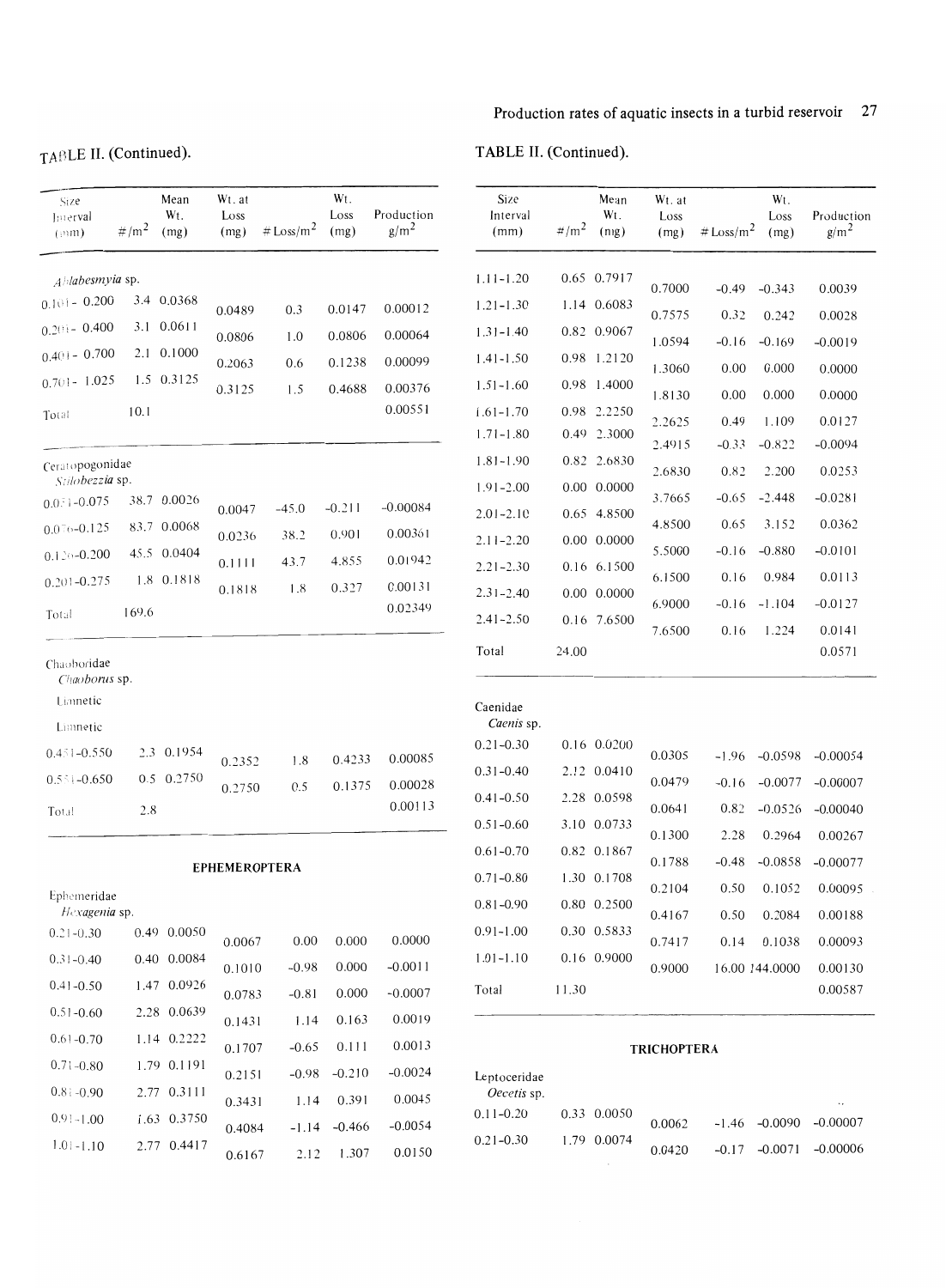TABLE II. (Continued).

| Size<br>Interval<br>(mm) | $\# / m^2$ | Mean<br>W <sub>t.</sub><br>(mg) | Wt. at<br>Loss<br>(mg) | # $\text{Loss/m}^2$ | W <sub>t.</sub><br>Loss<br>(mg) | Production<br>g/m <sup>2</sup> |
|--------------------------|------------|---------------------------------|------------------------|---------------------|---------------------------------|--------------------------------|
|                          |            |                                 |                        |                     |                                 |                                |
| $0.31 - 0.40$            | 1.96       | 0.0766                          | 0.0383                 | 1.96                | 0.0751                          | 0.00060                        |
| $0.41 - 0.50$            | 0.00       | 0.0000                          | 0.1000                 | $-0.98$             | $-0.0980$                       | $-0.00078$                     |
| $0.51 - 0.60$            | 0.98       | 0.2000                          | 0.3650                 | 0.82                | 0.2993                          | 0.00239                        |
| $0.61 - 0.70$            |            | 0.16 0.5300                     | 0.5300                 | 0.16                | 0.0848                          | 0.00068                        |
| $0.71 - 0.80$            | 0.00       | 0.0000                          | 0.4650                 | $-0.16$             | $-0.0744$                       | $-0.00059$                     |
| $0.81 - 0.90$            | 0.16       | 0.4000                          | 0.4000                 | 0.16                | 0.0640                          | 0.00051                        |
| Total                    | 5.70       |                                 |                        |                     |                                 | 0.00267                        |
|                          |            |                                 |                        |                     |                                 |                                |

*Parachironomus* sp.: This chironomid belongs to the Chironominae. It was the most abundant taxon. *Parachironomus* sp. had one emergence period lasting from May through July. No fourth instar individuals appeared from August through January and were also lacking in February. *Parachironomus* sp. overwintered in Buckley in the first, second, and third instars.

Species of *Parachironomus* may have one or two generations per year. Mundie (1957) found two generations per year in shallow water but only one in water deeper than 6 m. *P. tenuicaudatus* has one generation per year in Ontario, Canada, but at Urbana, Illinois, it was suspected to have two (Miller, 1941). It is apparent that voltinism is a function of species differences and is affected by various environmental conditions.

*Polypedilum* sp.: This species belongs to the Chironominae. It was easily recognized by its red body, small, round head, and compressed posterior prolegs. The small first lateral teeth of the labial plate with larger middle and second laterals confirmed the identification when head capsules were examined microscopically.

Fourth instar larvae were present during most of the year except from September through November. During no month did they appear in large numbers to indicate pre-emergence.

*Polypedilum* sp. is univoltine in Buckley with emergence from June through September. This is in contrast to findings of Mundie (1957) who observed that species of *Polypedilum*  have two or three generations per year. Potter and Learner (1974) found *P. albicomis* emerged only from May through July in a shallow, eutrophic reservoir in South Wales.

*Crytochironomus* sp.: This member of the Chironominae was easily recognized by its pale red body and wide, light, middle tooth of the labial plate flanked by oblique laterals. Larvae occurred at an average density of only 6.7 individuals/ $m^2$ . Studies in Michigan (Curry, 1958) also found low densities of this genus which were explained by their carnivorous and territorial habits.

Largest instars were sampled in Buckley throughout the year. This tends to indicate either a multiple or continuous emergence pattern. Curry (1958) found species of *Cryptochironomus* to emerge at various times from April through October. Potter and Learner (1974) collected adults of C. *psittacinus* from a reservoir in South Wales in May and then again in August indicating bivoltinism. In the same study they collected adults of C. *supp/icans* from May through September indicating continuous emergence which could also be bivoltinism. *Cryptochironomus* appears to be bivoltine in Buckley.

*Procladius* sp.: This member of the Tanypodinae is characterized by a very small and narrow body with long posterior prolegs extending at right angles from the body. The large, oval-shaped head looked out of proportion with the body. Identification characteristics of the head capsule for members of this genus is a lingua with five black teeth and paralabial combs present. Generally, members of the Tanypodinae are carnivorous. Boesel (1974) found members of *Procladius*  feeding on small crustaceans, other chironomids, and some diatoms.

*Procladius* was relatively abundant in Buckley with a mean density of 107.6 individuals/ $m<sup>2</sup>$ . Throughout the year a large percentage of the population sampled was made up of younger instar individuals. This could indicate that individuals in Buckley experience slow development and remain first and second instars for a long time. Individuals overwinter in all four instars, but predominantly instars one and two.

*Procladius* is bivoltine in Buckley Reservoir, with emergence in May through June and again in September. This agrees with other studies. Heuschele (1969) observed two emergence periods of *Procladius bellus,* one in May and one in August in a shallow flood plain lake in Minnesota. The same study found that most overwintered in the third instar. Mundie (1957) found *P. choreus* and *P. crassinervis* to be bivoltine, but the second emergence was reduced. This also appears to be true in Buckley where larger populations were observed in early summer than the fall.

*Coelotanypus* sp.: This species was easily recognized by its large, oblong head, large posterior prolegs, and straight, plump body. The distinguishing characteristic of the head capsule of *Coelotanypus* is a lingua with seven light teeth and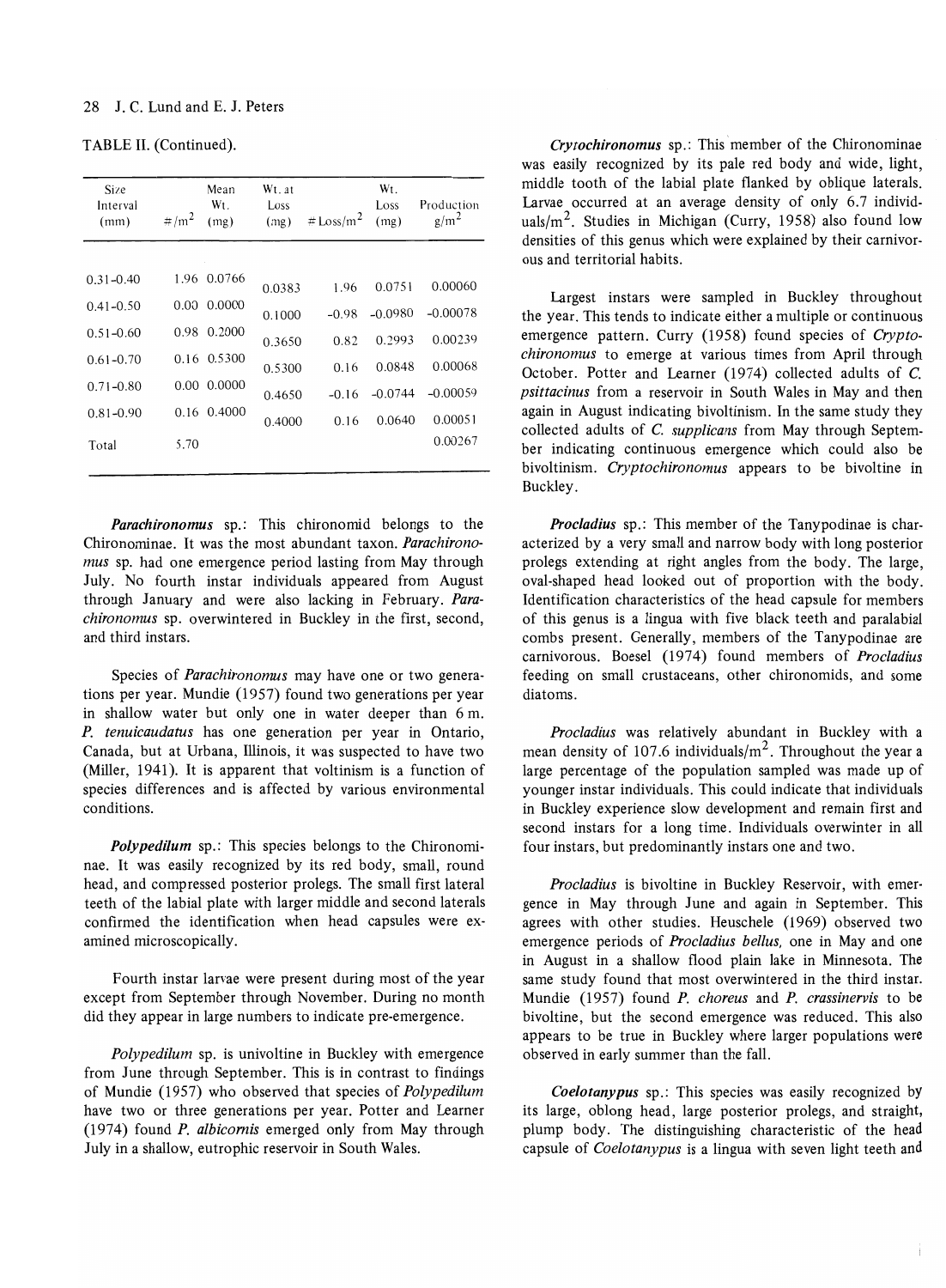no paralabial combs. Also belonging to the Tanypodinae, Co *lotanypus* and *Procladius* have similar ecological requirements (Hilsenhoff and Narf, 1968; Boesel, 1974). Both genera have been found in the same area, although *Coelotanypus* is ger,;rally less abundant (Hilsenhoff and Narf, 1968). **In** Buck*le\* they are found at similar densities. Roback (1969) found b~ il to feed on similar food, although *Coelotanypus* also feeds on oligochaetes. The abundant supply of oligochaetes in Buckle) probably allows *Coelotanypus* to occur in numbers similar to *I'rocladius.* 

*Coelotanypus* is univoltine with emergence from May through June. A large percentage of the population is in the fourth instar stage in May and June, 83% and 99%, with a rapid decline in late June and July, 38% and 17%. Younger individuals begin to appear in larger numbers in June, July, and August. *Coelotanypus* overwinters in all instars but predominantly the latter two. In northeastern states Boesel (1974) collected *Coelotanypus scapularis* adults from June through August, but mostly in July.

*Ablabesmyia* sp.: This member of the Tanypodinae occurred in very small numbers at Buckley Reservoir  $(10.9/m<sup>2</sup>)$ . *Abiabesmyia* appears very similar to *Coelotanypus* externally. However, it has longer posterior prolegs with distinctive dark claws and a pair of long, straight anterior prolegs extending approximately one-fourth of the length of the head. The head capsule is characterized as having five pointed, dark, lingua teeth with the middle three having light tips and the maxillary palp having more than one basal segment. *Ablabesmyia* is predatory on such things as rotiferans, microcrustaceans, and other chironomids (Roback, 1969).

*Ablabesmyia* sp. has two emergence periods per year, one in May and June, the other in late August and September. There is a gradual progression through instars in the late fall with the population overwintering predominantly in the first and second instars.

*Stilobezzia* sp.: This ceratopogonid was collected at a density of 169.6 individuals/ $m^2$ , making it the second most abundant species. Members of *Stilobezzia* are found throughout most of North America in lentic and littoral habitats where they are primarily predators (Merritt and Cummins, 1978).

*Stilobezzia* sp. is univoltine in Buckley Reservoir. Large numbers of instar three were collected in May with the appearance of instar four in May and June. Total numbers drastically reduced from May to June, indicating an emergence at this time. Total numbers remained small during June through August, possibly indicating a long resting period in the inaccessible egg stage. Gradually early instars began to appear in August and September with a change in age composition towards the older instars in October and November. The larvae overwinter in all four instars, but predominantly instar two.

*Chaoborus* sp.: This species was collected at a density of only 2.8 individuals/ $m^2$ . Only third and fourth instar larvae were collected. Hilsenhoff and Narf (1968) found that the first two instars are limnetic and the third and fourth may also be limnetic during the daylight hours. Therefore, bottom samples may underestimate actual densities. *Chaoborus*  demonstrates univoltinism here since third and fourth instar individuals were collected primarily during the fall. Hilsenhoff and Narf (1968) found *Chaoborus albatus,* C. *fiavicans,* and C. *puntipennis* all to have one generation per year in Wisconsin lakes.

*Hexagenia* sp.: The burrowing *mayfly,Hexagenia* sp., was the most abundant ephemeropteran collected during the study. A total of 147 individuals was collected, giving an average density of 24.0 individuals/ $m<sup>2</sup>$ . Because of the large number of molts characteristic of the ephemeropterans and the small number of individuals collected, it was impossible to detect the different instar divisions with a length frequency distribution. Head capsule widths ranged from 0.2 to 2.4 mm with individuals found in almost all 0.1 mm intervals between. The organisms were grouped into 0.1 mm intervals for the production estimate, and although this grouping is not an instar distinction, it should include all size classes passed through by each developing individual.

Most ages were present throughout the year, indicating continuous reproduction, unequal development, or multiyear life cycles. The presence of young and old larvae in a collection often indicates a two-year life cycle (Heuschele, *1969). Hexagenia* requires two years to complete its life cycle (Merritt and Cummins, 1978).

*Caenis* sp.: Another ephemeropteran found in Buckley Reservoir was *Caenis* sp. (Caenidae). It is recognized by a pair of large, quadrate second abdominal gills and was usually found only at depths less than 1 m in allochthonous debris. Sixty-nine individuals showed a mean density of 11.3 individuals/ $m<sup>2</sup>$ . Like the burrowing mayflies, individual instars were not detected and 0.1 mm size intervals were used in the production estimate.

Aside from one specimen collected in March, all larvae were found from August to January. It is possible that this group emerges in late winter and the eggs go through a long resting stage. A gradual breaking of diapause might explain the wide distribution of sizes at a given time. Similarly, Hynes (1970) reported that long egg diapause is exhibited by *Baetis rhodani,* a member of a genus closely related to *Caenis.* Because of the absence of individuals during part of the year, *Caenis* appears to have only one generation per year.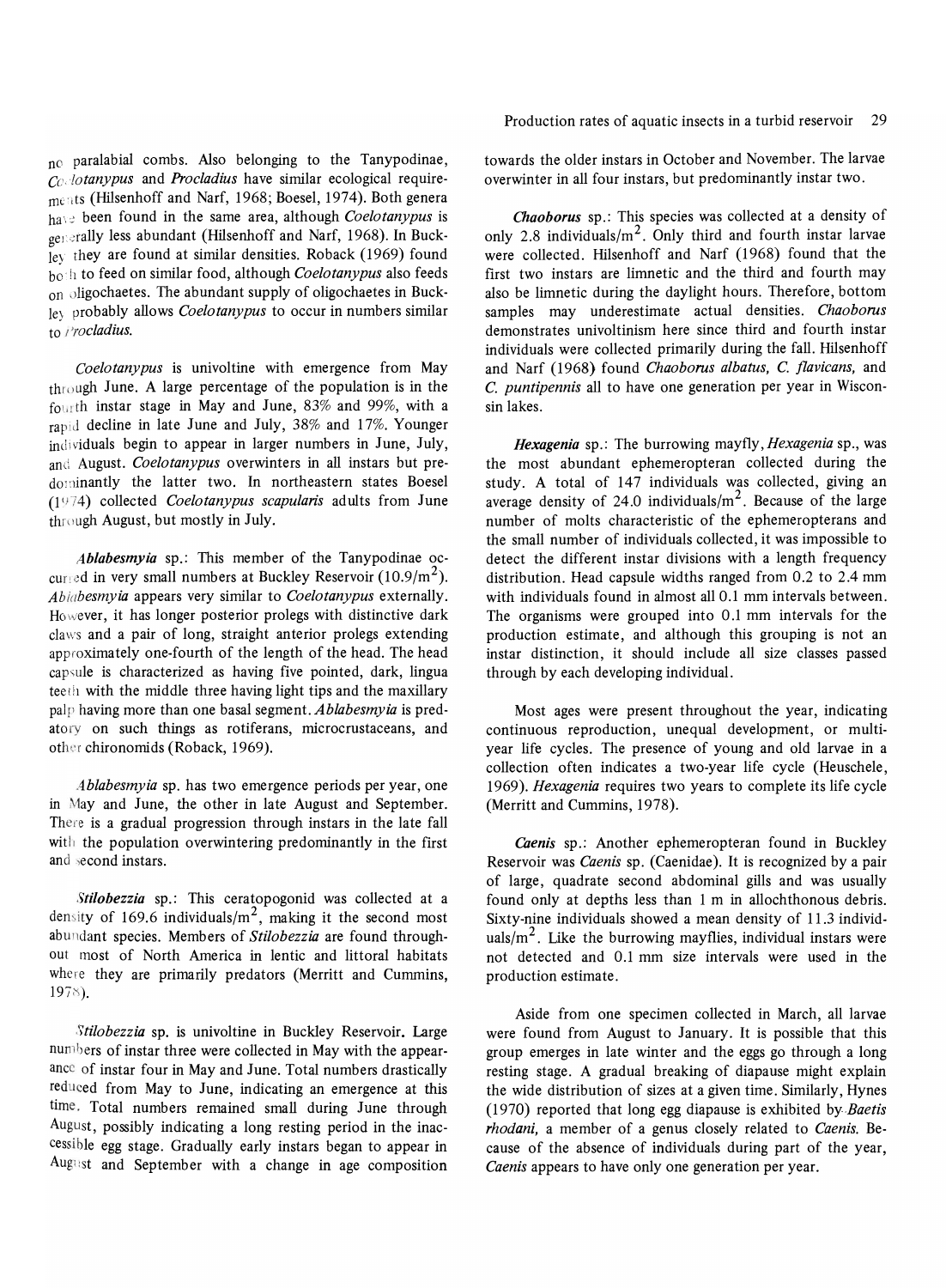*Oecetis* sp.: This species (Leptoceridae) was the only trichopteran collected during the study. Only 33 individuals were found giving a mean density of 5.7 individuals/ $m<sup>2</sup>$ , and most were found only at depths less than 1 m. Leptocerid larvae are omnivorous feeders (Wiggins, 1977). Again, instar distinction was not obtained, but 0.1 mm intervals of head capsule widths were used in the production estimate. The emergence period was in early summer. Absence of individuals during May and June was assumed to be during their egg stage while smaller individuals began to appear again in September and October.

Interest has developed in the ratio of production to standing stock, also known as the P/B or turnover ratio. Although there is a number of ways to calculate the  $P/B$  ratio, probably the most useful ecologically is figured on an annual basis by dividing annual production by the mean annual standing stock (Waters, 1977). The annual  $P/B$  ratio depends primarily on voltinism; however, it is usually constant for groups of animals with the same voltinism. The turnover values calculated for each species are summarized in Table III along with the summary of annual production values, densities, and voltinism.

Turnover or P/B values are consistent with those obtained in other studies. Annual  $P/B$  values ranged from 1.9 to 8.3 for the univoltine species, and 4.4 to 8.8 for the bivoltine species (Table III). The only species requiring more than one year to complete its life cycle was *Hexagenia* sp. with a P/B value of 3.0. Mann (1967) pointed out that annual P/B values would be about ten for multi-voltine species, five for univoltine, and two for species with 2-yr life cycles.

Benthic insect production in Buckley Reservoir is low compared with published production estimates. Few attempts have been made to estimate production of entire faunas. Waters (1977) reviewed production studies and found a range from 200 g/m<sup>2</sup>/yr for all benthos in the Speed River in Ontario to a low of 0.37  $g/m^2/yr$  for the herbivore-detritivore population in Lake Krivoe in the U.S.S.R. Hall and Hyatt (1974) estimated annual production for all benthos to be 15.2  $g/m<sup>2</sup>$  in Marion Lake, British Columbia. Total fauna annual production estimates recorded in the literature range from  $8.4$  g/m $^2$  (Gerking, 1962) to 50.7 g/m $^2$  (Johnson and Brinkhurst, 1971). The estimate of 0.156  $g/m^2/yr$  for aquatic insects obtained in the Buckley study was between 0.19X and O.0003X published values.

Single species estimates appear with greater frequency in the literature. Waters (1977) listed 66 species estimates of which 25 were chironomids. The Buckley species ranged from 0.057 g/m<sup>2</sup> *(Hexagenia sp.)* to as low as 0.001 g/m<sup>2</sup> *(Chao*borus sp.). Other studies compare as follows: *Glyptotendipes barbipes* in a waste lagoon in Oregon (Kimerle and Anderson, 1971), 161.6  $g/m^2$  and 40.5  $g/m^2$  production for

|        | TABLE III. Composition of benthos in Buckley Reservoir           |  |  |  |
|--------|------------------------------------------------------------------|--|--|--|
|        | showing density, production, $P/B$ value, and voltinism for each |  |  |  |
| genus. |                                                                  |  |  |  |

| Genus            | Mean<br>Density<br>Indiv./ $m2$ | Production<br>$g/m^2$ | P/B<br>Annual | Voltinism   |
|------------------|---------------------------------|-----------------------|---------------|-------------|
| Diptera          |                                 |                       |               |             |
| Chironomidae     |                                 |                       |               |             |
| Parachironomus   | 196.4                           | 0.013                 | 3.2           | Univoltine  |
| Polypedilum      | 63.8                            | 0.018                 | 5.2           | Univoltine  |
| Cryptochironomus | 6.7                             | 0.004                 | 4.4           | Bivoltine   |
| Procladius       | 107.6                           | 0.014                 | 8.8           | Bivoltine   |
| Coelotanypus     | 90.4                            | 0.011                 | 2.4           | Univoltine  |
| Ablabesmyia      | 10.1                            | 0.006                 | 5.5           | Bivoltine   |
| Ceratopogonidae  |                                 |                       |               |             |
| Stilobezzia      | 169.6                           | 0.023                 | 8.3           | Univoltine  |
| Chaoboridae      |                                 |                       |               |             |
| Chaoborus        | 2.8                             | 0.001                 | 1.9           | Univoltine  |
| Ephemeroptera    |                                 |                       |               |             |
| Ephemeridae      |                                 |                       |               |             |
| Hexagenia        | 24.0                            | 0.057                 | 3.0           | Hemivoltine |
| Caenidae         |                                 |                       |               |             |
| Caenis           | 11.3                            | 0.006                 | 4.4           | Univoltine  |
| Trichoptera      |                                 |                       |               |             |
| Leptoceridae     |                                 |                       |               |             |
| <b>Oecetis</b>   | 5.7                             | 0.003                 | 5.2           | Univoltine  |
| Total            | 688.3                           | 0.156                 |               |             |

*Glypotendipes* sp. in a shallow, eutrophic lake in eastern Scotland (Maitland and Hudspith, 1974).

Jonasson (1972) estimated annual production of *Procladius pectinatus* in Lake Esrom, Denmark, to be 0.52 g/m2. This compares to  $0.014$  g/m<sup>2</sup> production of the Buckley species of *Procladius.* Potter and Learner (1974) estimated productivity of *Procladius rufovittatus* at 2.01 g/m2, and *P. choreus*, a bivoltine species, at  $3.41$  g/m<sup>2</sup> in a shallow, eutrophic reservoir in South Wales. In the same study, Potter and Learner estimated production of *Parachironomus tener* to be only 0.11  $g/m^2$ . This estimate is approximately 8X higher than the species of *Parachironomus* from Buckley.

Cornita (1972) estimated production of *Chaoborus punctipennis* in Severson Lake, Minnesota, to be  $0.012$  g/m<sup>2</sup>/yr,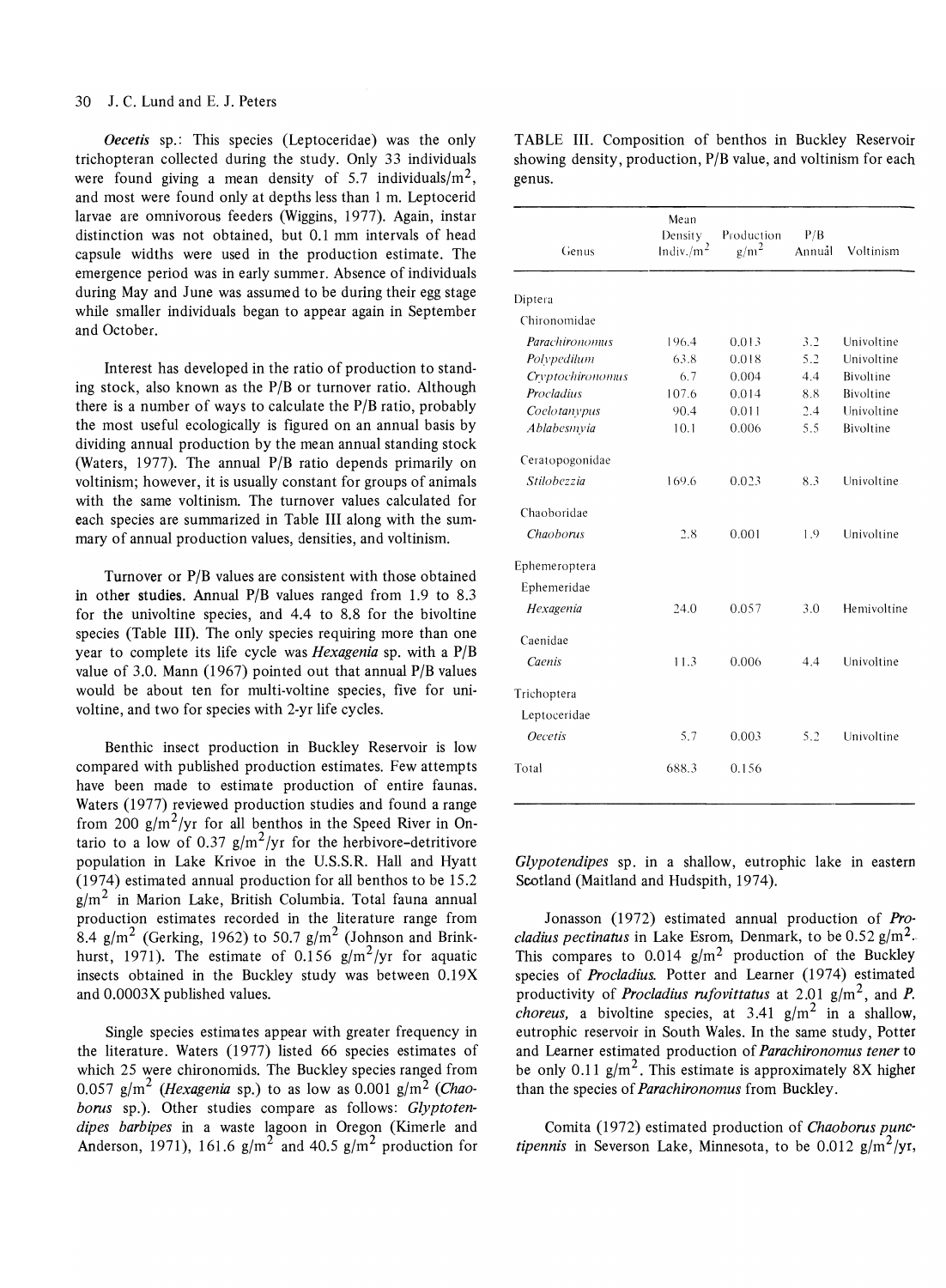wh:le Jonasson (1972) found *Chaoborns flavicans* to be 2.92  $g/m^2$ /yr in Lake Esrom in Denmark. The value obtained by  $C<sub>O</sub>$ mita is interesting when it is compared to the production value of *Chaoborus* in Buckley (0.001  $g/m^2$ ). It must be remembered, however, that all stages of the *Chaoborns* life  $cycle$  were not quantitatively sampled and therefore the figure is an underestimate.

Few published estimates of aquatic insect productivity in Nebraska are found. Two studies on both the northern and southern borders are recognized. Hudson and Swanson (1972) estimated the combined production of *Hexagenia limbata* and *H. bilineata* to be 1.5  $g/m^2$  in the Lewis and Clark Reservoii. which is the northern border of Nebraska. In Tuttle Creek Reservoir, Kansas, a large, turbid impoundment less  $than 160 km$  south and east of the Buckley Reservoir, Horst and Marzolf (1975) estimated production of *Hexagenia lim*bata to be 0.12 g/m<sup>2</sup>. This figure is approximately twice that of the Buckley species, while Hudson and Swanson's (1972) estimate is approximately 25 times higher.

Single species comparisons with other studies showed Buckley's productivity to be from  $0.5X$  to  $0.0003X$  that of other bodies of water, depending on species and environments compared. Total fauna estimates were lower by a similar magnitude. Why is productivity so low in Buckley Reservoir? Production is defined as the rate of tissue elaboration, regardless of whether it survives to the end of a given time period (Ivlev, 1945). Stated mathematically: Production =  $\overline{GB}$ , where G equals the instantaneous growth rate for the time period, and  $\overline{B}$  equals the mean standing stock. Both components of production are low in Buckley.

Annual mean density for all insects was 688.3 individuals/  $m<sup>2</sup>$ . Chironomids comprised 475 individuals/m<sup>2</sup>. Potter and Learner (1974) found a mean population of chironomid larvae of 28,803 individuals/ $m^2$  in their study of a shallow, eutrophic reservoir, more than 60X the density at Buckley. Morgan  $(1972)$  estimated mean density of four major chironomids in the shallow, eutrophic Loch Leven to be 19,750 individuals/  $m<sup>2</sup>$ . Merritt and Cummins (1978), suggested that chironomid densitities of  $50,000/m^2$  are not unusual and may be greatly exceeded. The potential of chironomid populations is not met in Bilckley Reservoir.

Total number of species supported by the reservoir is small. Eleven common genera were collected with six other less common taxa. Assuming one species per genus, fewer than 20 species are present. Natural lakes, ponds, and streams often have 50 or more species of chironomids (Merritt and CUmmins, 1978). Fewer numbers are found in habitats exhibiting extreme conditions or little diversity. Buckley Reservoir is a very monotonous environment, one contributing factor to the low diversity of species.

Production rates of aquatic insects in a turbid reservoir 31

Growth and development are abnormally slow in this impoundment. This was initially observed by the small and general starved appearance of the larvae. A good example is *Procladius* with its large head yet slender abdomen, appearing out of proportion.

Table IV compares average weights of larvae in Buckley Reservoir to those in Eglwys Nunydd, a shallow, eutrophic reservoir in South Wales (Potter and Learner, 1974). First instar larvae of *Procladius* are 1.4 times heavier in Buckley than in Eglwys Nunydd. However, by the time of the second molt, they are only 0.7 times as heavy. Fourth instar larvae are 0.25 times as heavy. Both species are bivoltine. Comparison with *Parachironomus* sp. gives similar results. Both studies recognize only three instars. Both are remarkably similar when the first instars are compared. However, the Buckley species achieves a final weight of only 0.06 mg. compared to the 0.1108 mg of the Eglwys Nunydd species. The difference is more significant when it is realized that the South Wales species is bivoltine and the Buckley species is univoltine. Incomplete and sporadic development is indicated by the relatively small numbers of older larvae. Of the 1,204 *Parachironomous* specimens only 115 were instar four. Of the 391 *Polypedilum* larvae collected only 9 or 2.3% were instar four. Only 12 pupae were recovered during the entire sampling program. Although production of pupae and emerging adults was not measured in this study, it was probably an insignificant amount. In a normally developing population, most individuals progress at a similar rate. In Buckley almost all

TABLE IV. Comparison of average weights (mg) for instars of *Procladius* sp. and *Parachironomus* sp. in Buckley Creek Reservoir and Eglwys Nunydd Reservoir.

| Instar         | Buckley<br>Weight | *<br>Eglwys Nunydd<br>Weight | Buckley to Eglwys<br>Nunydd Ratio |  |  |
|----------------|-------------------|------------------------------|-----------------------------------|--|--|
|                |                   | <i>Procladius</i> sp.        |                                   |  |  |
| 1              | 0.0084            | 0.0057                       | 1.47                              |  |  |
| $\overline{2}$ | 0.0132            | 0.0189                       | 0.70                              |  |  |
| 3              | 0.0358            | 0.0794                       | 0.45                              |  |  |
| $\overline{4}$ | 0.1267            | 0.5424                       | 0.23                              |  |  |
|                |                   | Parachironomus sp.           |                                   |  |  |
| 1              |                   |                              |                                   |  |  |
| $\overline{2}$ | 0.0091            | 0.0089                       | 1.02                              |  |  |
| 3              | 0.0198            | 0.0327                       | 0.61                              |  |  |
| $\overline{4}$ | 0.0600            | 0.1108                       | 0.54                              |  |  |
|                |                   |                              |                                   |  |  |

\* From Potter and Learner (1974).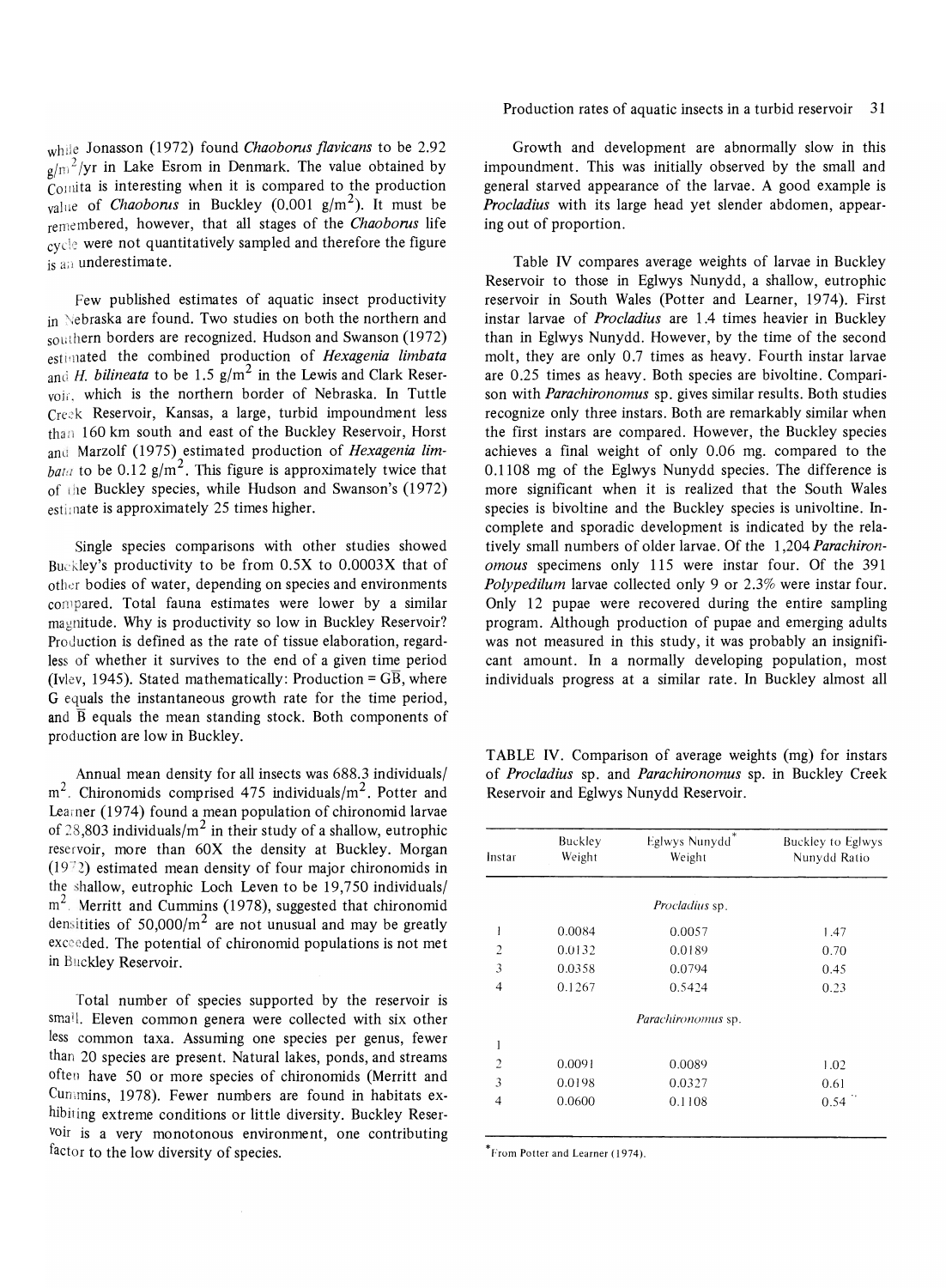instars were present during the same time. Some larvae either failed to develop or grew at a slower rate than others.

Possible physical, chemical, and biological factors affecting abundance, growth, and development are suggested in the literature. Topping (1971) concluded that abundance of larvae of *Chironomus tentans* was positively correlated with conductivity, pH, amount of food, and dissolved oxygen in an investigation of saline lakes in central British Columbia. He also concluded that temperature, calcium carbonate, and bicarbonate concentrations did not affect abundance. Growth and development are affected by species, temperature, and food availability (Merrit and Cummins, 1978). Danks (1971) listed light intensity, dissolved oxygen, day length, and nutrition as possible factors promoting development, but cited temperature as the most important. The abundance of food, predators, parasites, and disease as well as other unknown factors also play a role in larval development and survival (Hilsenhoff, 1966). Fahy (1973) suggested that life cycle length depends on latitude; however, other environmental factors such as turbidity, light, food, and temperature also have an effect.

The distinguishing characteristic of Buckley Reservoir is the high suspended solid load (Table I), and thus very turbid water. This factor is suspected to be the primary cause for the condition of the benthic invertebrates in this impoundment. Turbidity directly reduces the depth of light penetration. The littoral area is reduced and a normally productive and diverse zone (Gerking, 1962) is missing from the habitat. Also, the euphotic zone is reduced to the upper few centimeters of the water, which reduces total food available. With a limited amount of solar energy, much of the food web of the system must begin with allochthonous materials washed into the water. Little organic buildup in the substratum was indicated by the relatively sterile bottom samples. In addition, light intensity has been demonstrated to stimulate development (Danks, 1971; Fahy, 1973). Without light, individuals may fail to develop normally.

Other factors contributing might include low conductivity of the water and fungus-induced mortality. Conductivity was low in Buckley with a yearly average of 84 UHMOS. Topping (1971) found a positive correlation between conductivity and abundance of the larvae of *Chironomus tentans.* Large amounts of fungi *(Phycomycetes)* were collected at 3-4 m depths. Hilsenhoff (1966) described sudden declines in larval populations of *Chironomus plumosus* caused by fungi. It is possible that fungi cause mortality and reduced populations in Buckley.

Dissolved oxygen does not appear to be limiting since mixing generally circulates it throughout the entire water column. Only during a number of consecutive calm summer days would oxygen concentration be a problem.

In summary, productivity estimates can be a valuable tool for the aquatic resource manager in developing resources to their maximum recreational potential. Turbidity is the major factor affecting the benthic community, a common condition of many small reservoirs. With the base line data obtained in this study, a follow-up project should be initiated on the same reservoir. The turbidity could be reduced by liming or other methods, and the annual productivity again calculated. A comparison of results would reveal the actual impact of turbidity. At the same time, fish populations should be monitored for total numbers and condition. In a separate study the fish populations were concluded to be low in num· bers and in poor condition. Similar results were obtained by the Nebraska Game and Parks Commission (Johnson, 1975). With the reduction of turbidity, an increase in benthic production could, in turn, improve the fish production, the ultimate goal of fishery biologists. With positive results, other reservoirs now useless and unproductive could be converted into a valuable resource.

#### **REFERENCES**

- Alabaster, J. S. 1972. Suspended solids and *fisheries.Proceedings of the Royal Society of London (B), 180:395-406.*
- Anderson, R. O. 1959. A modified floatation technique for sorting bottom fauna samples. *Limnology and Oceanography,* 4:223-225.
- Anonymous. 1973. *State comprehensive outdoor recreation plan.* Lincoln, Nebraska, Nebraska Game and Parks Commission: ix+9.9.
- Boesel, M. W. 1974. Observations on the Coelotanypodini of the northeastern states, with keys to known stages (Diptera: Chironomidae Tanypodinae). *Journal of the Kansas Entomological Society, 47(4):417-432.*
- Buck, D. H. 1956. Effects of turbidity on fish and fishing. *Transactions of the North American Wildlife Conference,*  21 :249-261.
- Comita, G. W. 1972. The seasonal zooplankton cycles, production and transformations of energy in Severson Lake, Minnesota. *Archiv für Hydrobiologie*, 70:14-66.
- Curry, L. 1958. Larvae and pupae of the species of *Cryptochironomus* (Diptera) in Michigan. *Limnology and Oceanography,* 3(4):427-442.
- Cushman, R. M., J. W. Elwood, and S. G. Hildebrand. 1975. Production dynamics of *Alloperla mediana* Banks (pleco· plera: Chloroperlidae) and *Diplectrona modesta* Banks

ł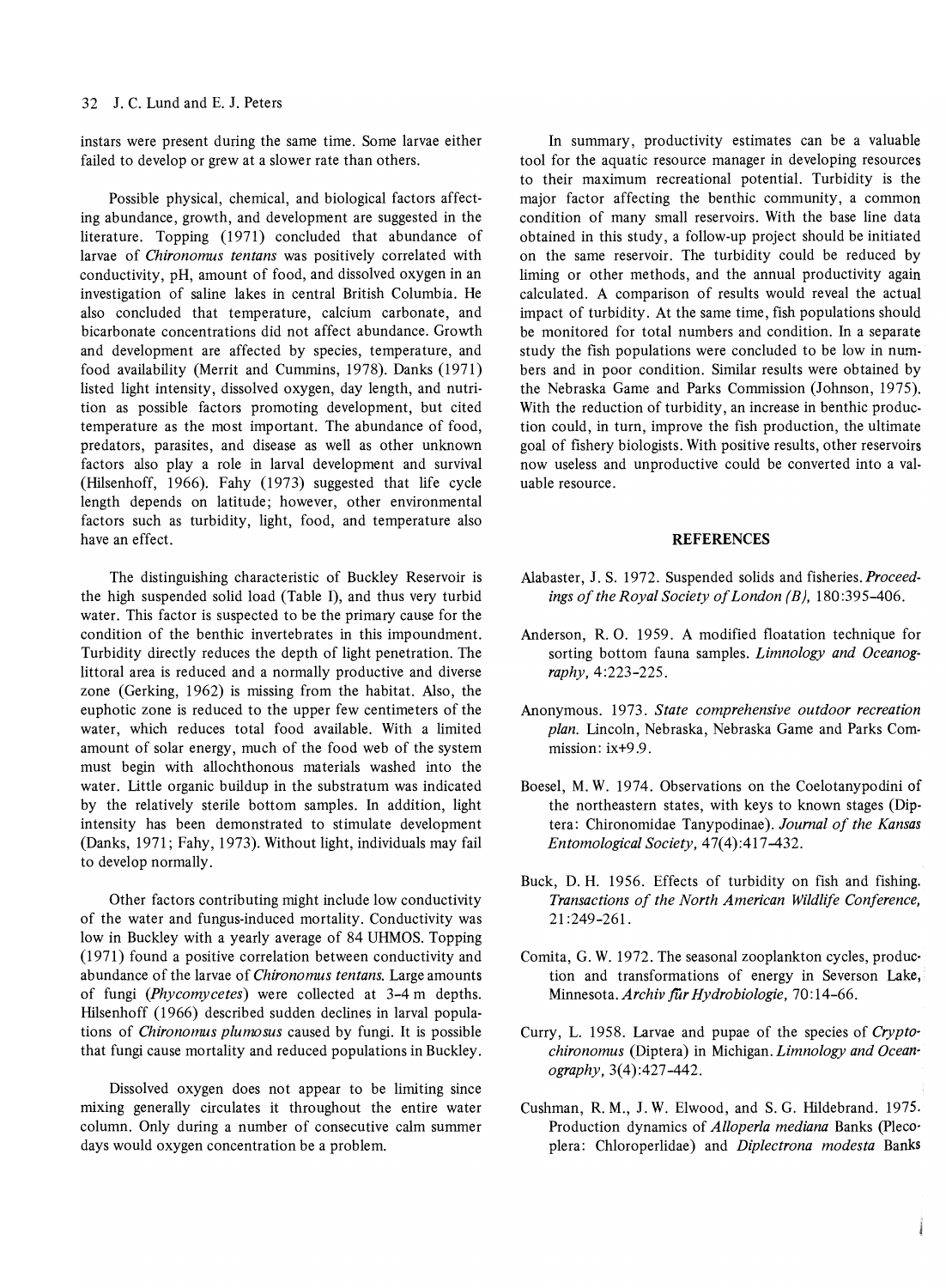Production rates of aquatic insects in a turbid reservoir 33

(Trichoptera: Hydropsychidae) in Walker Branch, Tennessee. *Oak Ridge National Laboroatory, Environmental Science Division,* Publication Number 785:66p.

- Da:1ks, H. V. 1971. Overwintering of some north temperate and arctic Chironomidae **II.** Chironomid biology. *Canadian Entomologist,* 103: 1875-1910.
- Fager, E. W. 1968. Production of stream benthos: A critique of the method of assessment proposed by Hynes and Coleman. *Limnology and Oceanography, 14:766-770.*
- Fahy, E. 1973. Observation on lotic chironomid life cycles in western Ireland. *Entomologisk Tidskrift, 94:83-88.*
- Gel king, S. D. 1962. Production and food utilization in a population of bluegill sunfish. *Ecological Monographs,*  32:31-78.
- Hall, K. J., and K. D. Hyatt. 1974. Marion Lake  $(IBP)$  from Bacteria to fish. *Journal of the Fisheries Research Board of Canada,* 31:893-911.
- Hamilton, A. L. 1969. On estimating annual production. *Limnology and Oceanography, 14:771-782.*
- Heuschele, A. A. 1969. Invertebrate life cycle patterns in the benthos of a flood plain lake in Minnesota. *Ecology,*  50:998-101l.
- Hilsenhoff, W. L. 1966. The biology of *Chironomous plumosus* (Diptera: Chironomidae) in Lake Winnebago, Wisconsin. *Annals of the Entomological Society of America,*  59(3):465-473.
- , and R. P. Narf. 1968. Ecology of Chironomidae, Chaoboridae, and other benthos in fourteen Wisconsin lakes. *Annals of the Entomological Society of America*, 61(5):1173-1181.
- Horst, T. J., and G. R. Marzolf. 1975. Production ecology of burrowing mayflies in a Kansas reservoir. *Internationale Vereinigung fUr Theoretishe und Angewant Limnologie Verhandlungen* (West Germany), 19:3029-3038.
- Hudson, P. L., and G. A. Swanson. 1972. Production and standing crop of *Hexagenia (Ephemeroptera)* in a large -eservoir. *Studies of Natural Sciences* (Natural Science Research Institute, Eastern New Mexico University),  $(4)$ :42p.
- Hynes, H. B. N. 1961. The invertebrate fauna of a Welsh mountain stream. *Archiv filr Hydrobiologie, 57:344-* ~88.

. 1970. *The ecology of running waters.* Toronto, University of Toronto Press: 555p.

- , and M. J. Coleman. 1968. A simple method of assessing the annual production of stream benthos. *Limnology and Oceanography, 13:569-573.*
- Ivlev, V. S. 1945. The biological productivity of waters. (English version, 1966.) *Journal of the Fisheries Research Board of Canada,* 23:1727-1759.
- Johnson, J. 1975. *Buckley Creek 3F,* 1975. *Fishery survey report.* Lincoln, Nebraska Game and Parks Commission: 5 p.
- Johnson, M. G., and R. O. Brinkhurst. 1971. Production of benthic macroinvertebrates of Bay of Quinte and Lake Ontario. *Journal of the Fisheries Research Board of Canada,* 28:1699-1714.
- Jonasson, P. M. 1955. The efficiency of sieving techniques for sampling freshwater bottom fauna. Oikos, 6:183-208.
- \_\_\_ . 1972. Ecology and production of the profundal benthos in relation to phytoplankton in Lake Esrom. *Oikos,*  14 (Suppl.): 1-148.
- Kajak, Z., K. Dusoge, and A. Prejs. 1968. Application of the floatation technique to assessment of absolute numbers of benthos. *Ekologia Polska, Seria A,* 16 :607 -620.
- Kimerle, R. A., and N. H. Anderson. 1971. Production and bioenergetic role of the midge *Glyptotendipes barbipes*  (Staeger) in a waste stabilization lagoon. *Limnology and Oceanography, 16:646-659.*
- Kitching, R. L. 1970. The separation of larval instars of *Metriocnemus martini* (Thieneman) (Diptera: Chironomidae). *Entomologist,* 103 :283-285.
- Maitland, P. S., and P. M. G. Hudspith. 1974. The zoobenthos of Loch Leven, Kinross, and estimates of its production in the sandy littoral area during 1970 and 1971. *Proceedings of the Royal Society of Edinburgh (B), 74:219-239.*
- Mann, K. H. 1967. The cropping of the food supply. *In* S. D. Gerking (ed.), *The biological basis of freshwater fish production.* International Biological Production Symposium, Productivity of Freshwater Communities, Reading, 1966. New York, John Wiley and Sons: 243-257.
- Mason, W. T., Jr. 1973. *An introduction to the identification of chironomid larvae.* Cincinnati, United States Environmental Protection Agency: 90p.